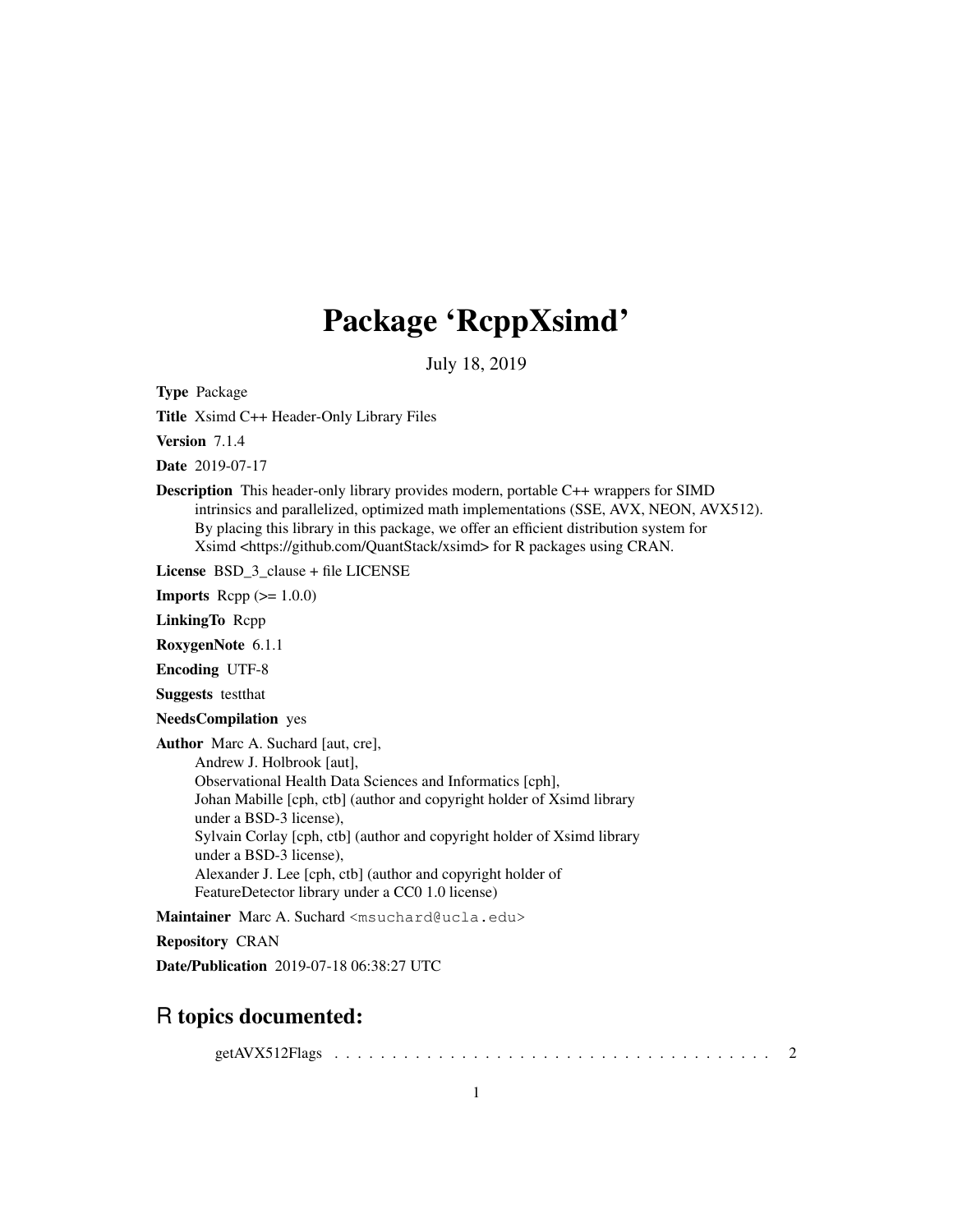## 2 getAVXFlags

getAVX512Flags *Concatenate supported AVX512 compiler flags for system CPU*

## Description

Concatenate supported AVX512 compiler flags for system CPU

## Usage

getAVX512Flags()

## Value

String for compiler flags

getAVXFlags *Concatenate supported AVX compiler flags for system CPU*

## Description

Concatenate supported AVX compiler flags for system CPU

## Usage

getAVXFlags()

## Value

String for compiler flags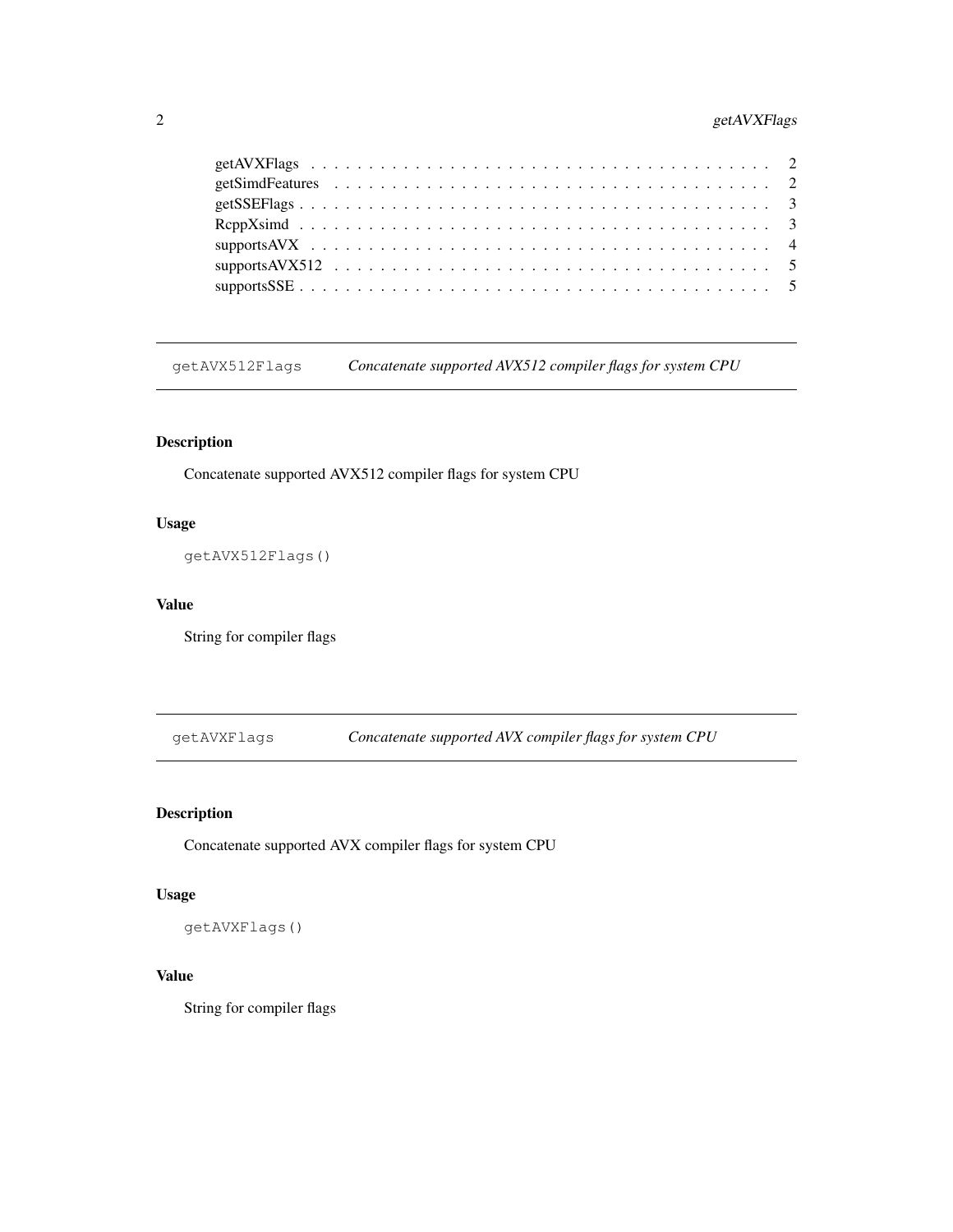getSimdFeatures *Poll OS and CPU for SIMD feature support*

## Description

Execute CPUID to poll operating system and central processing unit for single instruction, multiple data feature support.

#### Usage

```
getSimdFeatures()
```
## Value

List of operating sytem (OS) and hardware (HW) feature support; see CPUID Wiki page for flag definitions

## References

https://en.wikipedia.org/wiki/CPUID

getSSEFlags *Concatenate supported SSE compiler flags for system CPU*

## Description

Concatenate supported SSE compiler flags for system CPU

#### Usage

```
getSSEFlags()
```
#### Value

String for compiler flags

RcppXsimd *RcppXsimd: Rcpp wrapper to Xsimd*

#### Description

The RcppXsimd package wrappers the header-only C++ Xsimd library that provides parallelized math implementations using SIMD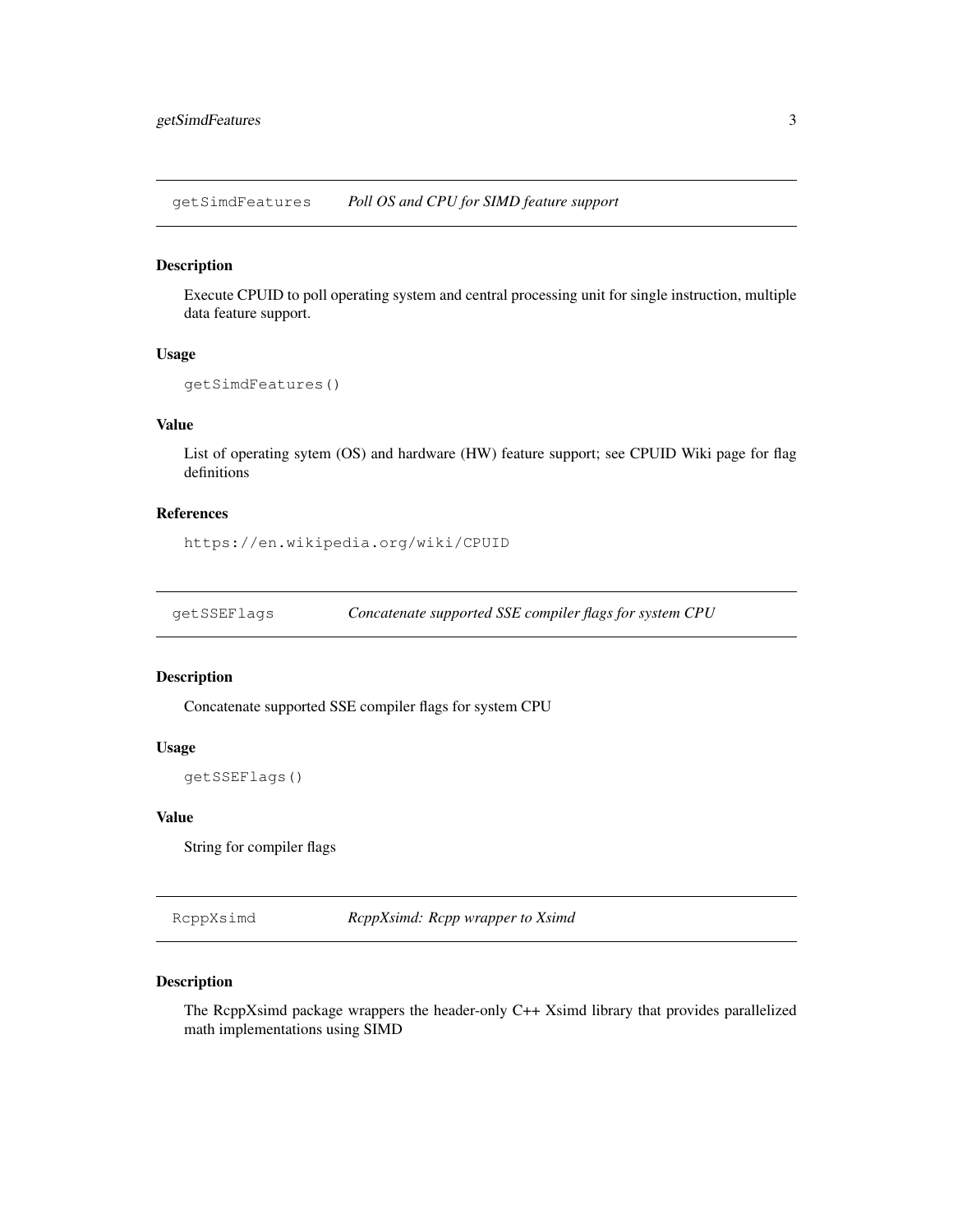## Description

Determine if CPU supports AVX SIMD instructions

#### Usage

supportsAVX()

## Value

Boolean

## Not run:

## Examples

```
if (supportsAVX()) {
 Sys.setenv(PKG_CPPFLAGS = getAVXFlags())
 Rcpp::sourceCpp(verbose = TRUE, code='
   // [[Rcpp::plugins(cpp14)]]
   // [[Rcpp::depends(RcppXsimd)]]
   #include <Rcpp.h>
   #include "xsimd/xsimd.hpp"
   // [[Rcpp::export]]
   void demoAVX() {
     xsimd::batch<double, 4> a(1.0);
     xsimd::batch<double, 4> b(1.0);
     Rcpp::Rcout << a << " + " << b << " = " << (a + b) << std::endl;
   }')
 demoAVX()
} else {
 message("AVX is not supported")
}
## End(Not run)
```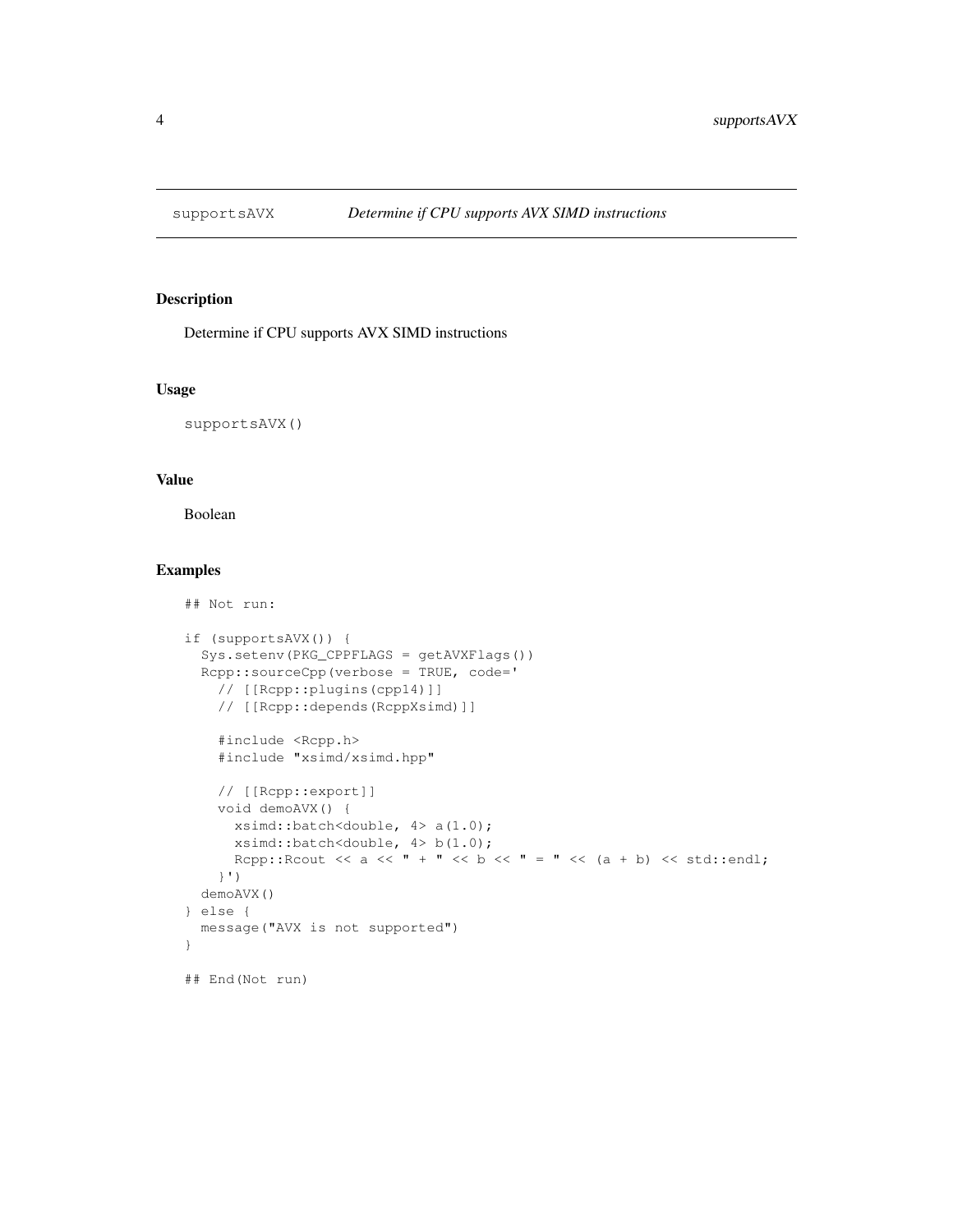supportsAVX512 *Determine if CPU supports AVX512 SIMD instructions*

## Description

Determine if CPU supports AVX512 SIMD instructions

#### Usage

supportsAVX512()

#### Value

Boolean

## Examples

```
## Not run:
if (supportsAVX512()) {
  Sys.setenv(PKG_CPPFLAGS = getAVX512Flags())
  Rcpp::sourceCpp(verbose = TRUE, code='
   // [[Rcpp::plugins(cpp14)]]
    // [[Rcpp::depends(RcppXsimd)]]
    #include <Rcpp.h>
    #include "xsimd/xsimd.hpp"
    // [[Rcpp::export]]
    void demoAVX512() {
     xsimd::batch<double, 8> a(1.0);
     xsimd::batch<double, 8> b(1.0);
     Rcpp::Rcout << a << " + " << b << " = " << (a + b) << std::endl;
    }')
  demoAVX512()
} else {
 message("AVX512 is not supported")
}
## End(Not run)
```
supportsSSE *Determine if CPU supports SSE SIMD instructions*

## Description

Determine if CPU supports SSE SIMD instructions